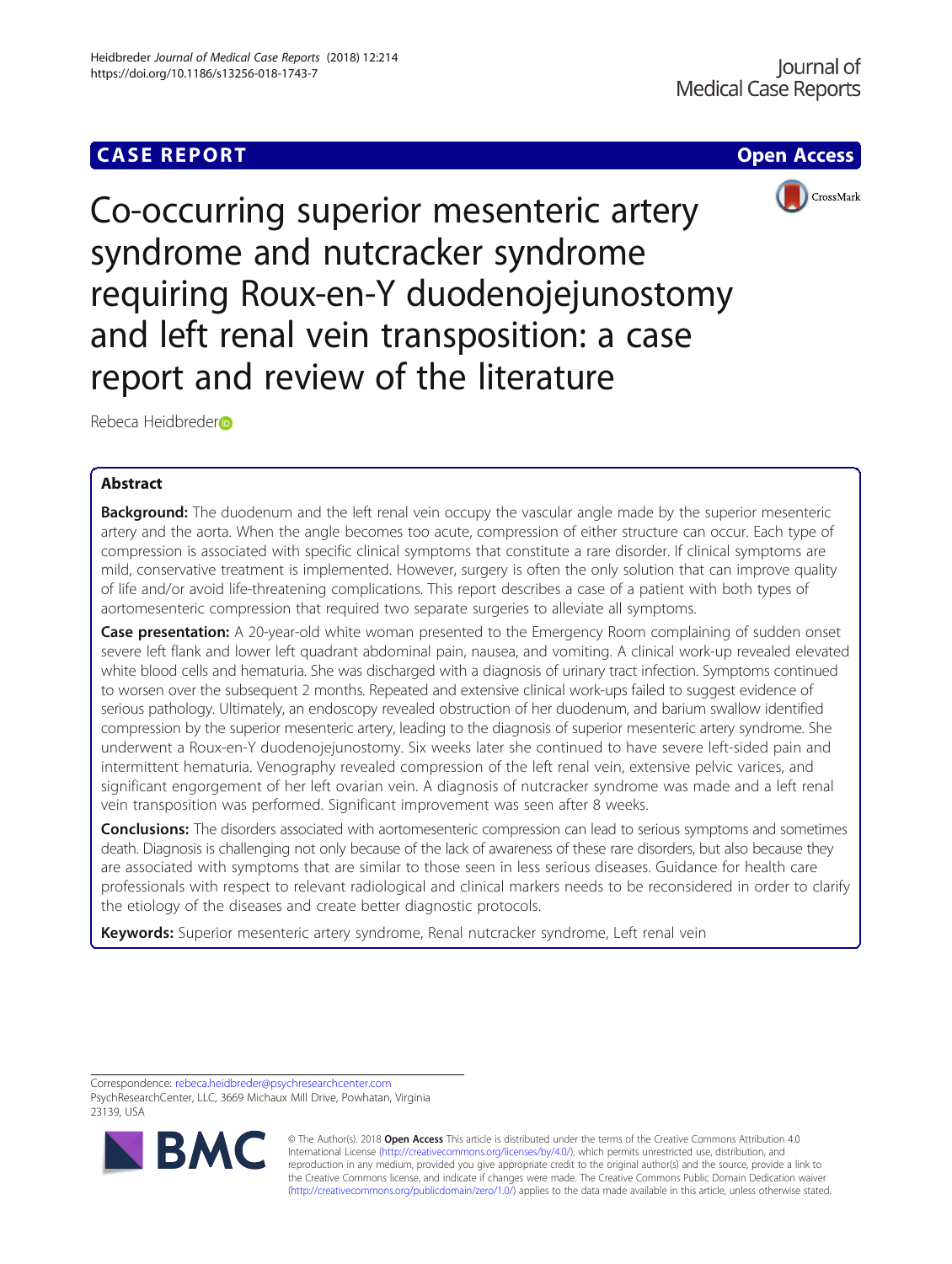# Background

The superior mesenteric artery (SMA) arises from the anterior portion of the abdominal aorta behind the body of the pancreas and leaves the aorta usually at the level of the first lumbar vertebra approximately 1 cm below the origin of the coeliac trunk. The aortomesenteric angle created by the SMA and aorta is maintained by the left renal vein (LRV) crossing the vertebral column, the uncinate process of the pancreas, retroperitoneal lymphatic tissue, and a pad of mesenteric fat. The SMA also passes over the third part of the duodenum, which is suspended within the angle by the ligament of Treitz. The aortomesenteric distance is usually 10 to 28 mm and the downward angle of the SMA normally ranges from 38 to 65 degrees. This acute angulation is in contrast to the nearly complete right angle found in quadrupeds and is attributed to the erect posture of humans [\[1,](#page-6-0) [2](#page-6-0)].

Given that both the duodenum and the LRV lie within the aortomesenteric angle, two different types of compression syndrome can arise. The aortomesenteric compression of the duodenum is a rare radiological finding  $(< 1\%)$  that is seen most commonly in females with an asthenic build and who are between the ages of 10 and 39 years  $[3-5]$  $[3-5]$  $[3-5]$ . In contrast, asymptomatic aortomesenteric compression of the LRV is a relatively common finding on computed tomography (CT; prevalence of between 51 and 72%) that is detected only slightly more frequently in females, and though the disorder is seen across a wide age range, it is most prevalent in young and middle-aged adults [[6,](#page-6-0) [7\]](#page-6-0).

The aortomesenteric compression syndrome of the duodenum was first described by Carl von Rokitansky in 1842 [[8\]](#page-6-0). The first time the term "superior mesenteric artery syndrome" (SMAS) was used was in a publication by Kaiser et al. in 1960 [[9](#page-6-0)]. To date, it remains the most often used term to describe the condition. In the more than 60 years since Goin and Wilk [\[5\]](#page-6-0) stated that the condition was "somewhat more common than is generally appreciated …and [too often] it is so readily overlooked [that] patients suffering from it are often abandoned as neurotics, and what is actually a rare disorder becomes ...non-existent", the diagnosis of SMAS still remains challenging and is not often considered part of the differential diagnosis in patients presenting with chronic or acute gastrointestinal (GI) symptoms [\[10](#page-6-0)–[12](#page-6-0)].

SMAS consists chiefly of non-specific GI symptoms that include nausea, early satiety, abdominal pain, and vomiting, all of which are aggravated by eating [[3,](#page-6-0) [11](#page-6-0), [13,](#page-7-0) [14](#page-7-0)]. SMAS can be either intermittent/chronic [\[8](#page-6-0), [15](#page-7-0)–[19](#page-7-0)] or acute [\[8,](#page-6-0) [20](#page-7-0)–[23](#page-7-0)], and physical and laboratory examinations often do not reveal any specific evidence that could aid in the diagnosis [\[21](#page-7-0), [22](#page-7-0), [24](#page-7-0), [25](#page-7-0)]. In fact, approximately 40% of patients suffering from SMAS present with no obvious cause for having the disorder [[1,](#page-6-0) [12](#page-6-0), [26\]](#page-7-0). As a result, patients may either receive an incorrect diagnosis that delays their treatment, or correlations are made between SMAS and other disease processes that may not be valid [[17](#page-7-0), [27,](#page-7-0) [28\]](#page-7-0).

Patients with a diagnosis of SMAS often have an asthenic build and are underweight [[3,](#page-6-0) [10](#page-6-0), [13](#page-7-0), [20,](#page-7-0) [29](#page-7-0)]. Extreme weight loss is often suspected of causing the compression of the duodenum because it results in the loss of mesenteric fat which, in turn, decreases the aortomesenteric distance and leads to a more acute vascular angle [[2](#page-6-0), [3,](#page-6-0) [11,](#page-6-0) [13,](#page-7-0) [14,](#page-7-0) [30](#page-7-0)]. However, because SMAS is most often suspected once the patient has already lost weight, it is difficult to disambiguate if the weight loss causes the compression or if the compression causes the weight loss. If SMAS is caused by significant weight loss, one would assume that the frequency of SMAS would be higher in the population of individuals suffering from disorders that lead to significant weight loss such as anorexia nervosa; however, SMAS remains a rare complication of this disorder [[31](#page-7-0)]. Furthermore, there exists a great variability in the percentage of patients diagnosed with SMAS who also experienced weight loss (25%– 76%) [[1,](#page-6-0) [12,](#page-6-0) [14](#page-7-0)], as well as evidence for no correlation between symptoms and body mass index (BMI) [\[3](#page-6-0), [8](#page-6-0), [12](#page-6-0), [22,](#page-7-0) [23](#page-7-0), [26,](#page-7-0) [32](#page-7-0)–[37](#page-7-0)], and even cases of SMAS in obese patients [[32,](#page-7-0) [38](#page-7-0)]. What is clear is that the anorexia and food aversion associated with SMAS lead to weight loss and a further aggravation of symptoms [\[13,](#page-7-0) [26,](#page-7-0) [30\]](#page-7-0).

A recent report suggested that visceral fat volume does not correlate strongly with duodenal distance [\[39](#page-7-0)]. Normal patients with either low or high amounts of visceral fat can have either acute or wide SMA angles, and lack of fat does not always play a role in the initiation or resolution of SMAS [[34,](#page-7-0) [40](#page-7-0)]. Furthermore, not only are the symptoms of SMAS intermittent, but radiographic findings associated with SMAS may also be intermittent and not related to weight loss [\[41\]](#page-7-0). Specifically, an occlusion will be most evident during an attack and could be moderately evident or even absent in the symptom-free period [\[24](#page-7-0), [42,](#page-7-0) [43\]](#page-7-0). Peripheral parenteral nutrition to regain the weight loss with the aim of increasing mesenteric fat and lifting the SMA off the duodenum is very often unsuccessful, delays definitive treatment, and can lead to long-lasting serious complications [[33](#page-7-0), [38](#page-7-0), [44\]](#page-7-0). In summary, although weight loss is very often seen in patients with SMAS, the role of weight loss in the initiation of the disease remains unclear.

SMAS has also been associated with "cast syndrome" because the diagnosis of SMAS is made following weight loss due to the immobilization of the patient by a body cast used to stabilize the spine after surgery to correct malformations of the spine [\[45](#page-7-0)]. It is now clear that not only a body cast, but any traction device that elongates the spine to correct a spinal deformity can produce a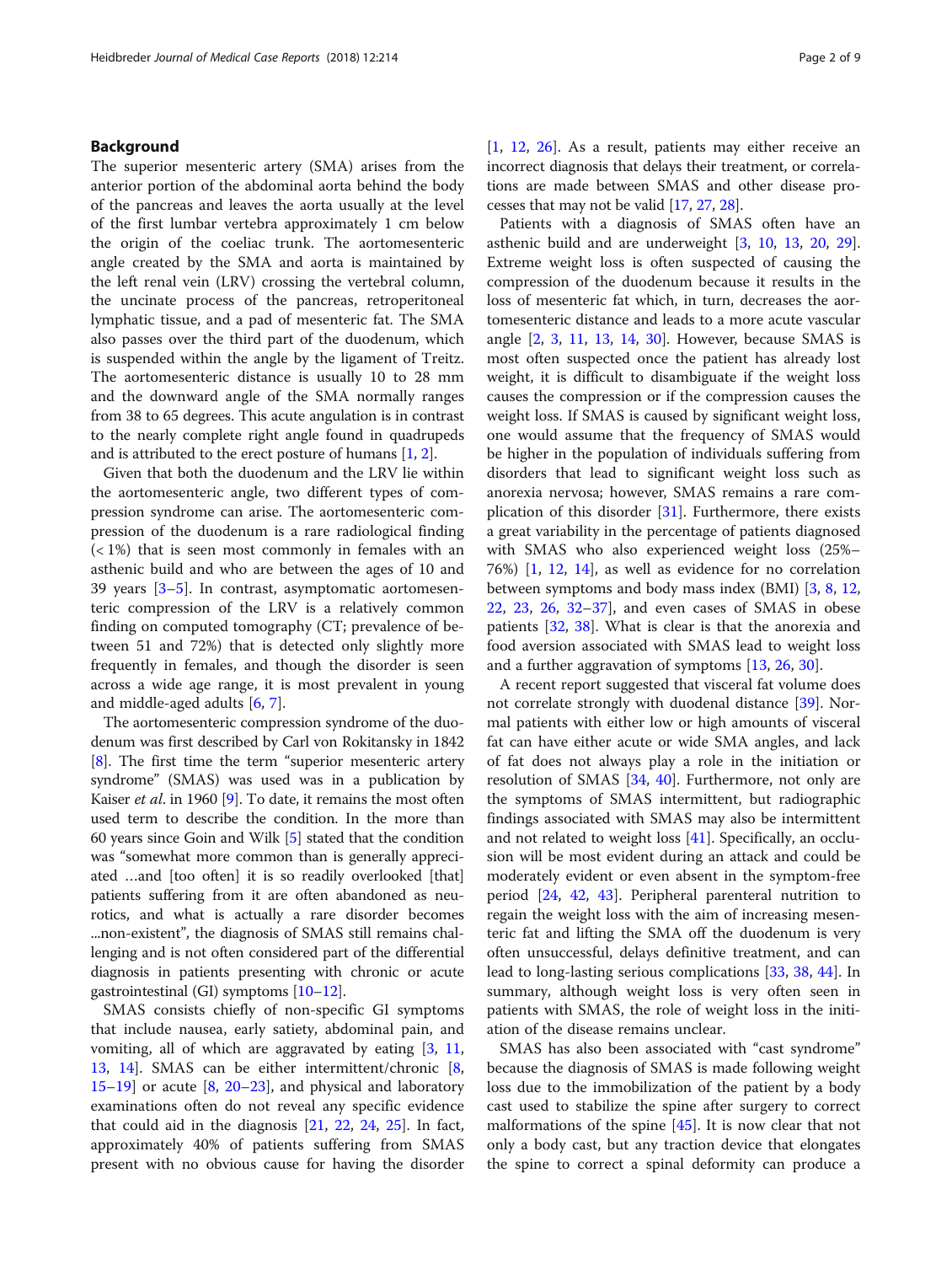duodenal compression [\[46](#page-7-0)–[48\]](#page-7-0). However, the correction of spinal deformity is neither a necessary nor a sufficient condition to provoke SMAS. Rather, the syndrome occurs with the same frequency  $\left($  < 1%) in the population of patients who have corrective surgery of the spine as it does in other populations [[4,](#page-6-0) [49](#page-7-0)]. Spinal corrective surgery can result in spinal lengthening which, in turn, can result in the cephalad displacement of the SMA [[46](#page-7-0), [50\]](#page-7-0). This directional change in position may be sufficient to create a more acute aortomesenteric angle and lead to a compression of the duodenum severe enough to produce clinical symptoms. Likewise, as an individual born with a congenital spinal or growth deformity continues to grow, he/she could end up with an acute aortomesenteric angle as the spine lengthens, resulting in a duodenal compression that will eventually precipitate the symptoms associated with SMAS [[28,](#page-7-0) [50](#page-7-0)–[54](#page-7-0)].

Surgeries that change the tension of the small bowel mesentery or the SMA itself may also change the aortomesenteric angle [\[55\]](#page-7-0). In addition, there is at least one report of resection of the uncinate process of the pancreas that resulted in SMAS ostensibly because of the role of the uncinate in maintaining the angle between the SMA and the aorta [[56](#page-7-0)]. Finally, there are reports of SMAS following traumatic injury and brain injury [\[57,](#page-7-0) [58](#page-7-0)] as well as cases of individuals who suffered from a spinal injury and over time developed SMAS [\[51,](#page-7-0) [59,](#page-7-0) [60](#page-7-0)].

There may also be a congenital explanation for SMAS that is supported by reports of SMAS in neonates  $[61, 61]$  $[61, 61]$  $[61, 61]$ [62\]](#page-7-0), identical twins [\[26\]](#page-7-0), and within families [\[35](#page-7-0), [63\]](#page-8-0). It may be the case that a higher positioned duodenum within a rather more acute aortomesenteric angle may leave enough room for the duodenum during childhood, but as the duodenum grows with age the available space within the angle becomes insufficient  $[1]$  $[1]$ . The duodenum fits so exactly into the vascular angle that normal variations of the aortomesenteric angle, the level at which the duodenum crosses the vertebral column, the length and attachment of the ligament of Treitz, or the degree of lumbar spinal curvature may all predispose to duodenal compression. Furthermore, any increase in lordosis with age could also increase the possibility of compression [\[1](#page-6-0), [5\]](#page-6-0). Thus, it is clear that any factor, not only weight loss, that decreases the space around the duodenum or in some way alters its relationship to the surrounding anatomical structures increases the probability of external compression or occlusion of the duodenum [[3,](#page-6-0) [10,](#page-6-0) [13\]](#page-7-0).

Belief that weight loss causes or at the very least worsens the symptoms of SMAS, leads to a tendency to opt for conservative treatment. This often means hyperalimentation either through small meals, enteral, or even parenteral nutrition. Although there is evidence for a successful outcome using these methods [\[11,](#page-6-0) [13](#page-7-0), [19](#page-7-0), [27,](#page-7-0) [29,](#page-7-0) [36](#page-7-0), [64](#page-8-0)], there are very little follow-up data reporting the duration of the efficacy of the treatment. The fact that a patient has minimal weight gain (2–3 kg) with coincident improvement in symptoms does not guarantee a non-recurrence of symptoms, particularly since SMAS is well known to be intermittent in many patients  $[8, 10, 15-19]$  $[8, 10, 15-19]$  $[8, 10, 15-19]$  $[8, 10, 15-19]$  $[8, 10, 15-19]$  $[8, 10, 15-19]$  $[8, 10, 15-19]$  $[8, 10, 15-19]$ . A "wait and see" approach with aided nutrition may actually provoke more serious symptoms in the long run, including an excessively enlarged stomach and gastroparesis [\[65](#page-8-0)–[67\]](#page-8-0). A delay in diagnosis and/or appropriate treatment increases the probability of a less favorable prognosis and in some cases can be life-threatening [[12](#page-6-0), [25](#page-7-0), [28](#page-7-0), [38](#page-7-0), [42](#page-7-0), [44](#page-7-0), [68](#page-8-0), [69](#page-8-0)].

One study that followed 80 patients reported a greater success rate in patients treated surgically than in patients treated medically both in terms of outcome and recurrence [[12\]](#page-6-0). The most common surgery used to treat SMAS since at least 1912 is the duodenojejunostomy via laparotomy [\[37,](#page-7-0) [44,](#page-7-0) [69,](#page-8-0) [70\]](#page-8-0). More recently, the duodenojejunostomy has been performed laparoscopically with mixed results [[12,](#page-6-0) [23](#page-7-0), [30\]](#page-7-0). Gastrojejunostomy [[71](#page-8-0)], duodenal derotation [\[72\]](#page-8-0), and duodenal circular drainage [[73\]](#page-8-0) as well as the division of the ligament of Treitz [[74](#page-8-0)] have also been tried with limited success. Most recently, transposition of the SMA itself has had positive results [[75](#page-8-0)–[77](#page-8-0)], although the inherent risks with the procedure make it impractical in all but the most expert hands. Irrespective of the surgical procedure, and as with conservative therapy, what is still lacking is appropriate patient follow-up in order to understand the actual long-term success rate of any procedure.

Nearly one century after the discovery that the duodenum could be compressed between the SMA and the aorta, the anatomist Grant made the first mention that the LRV could also be trapped beneath the SMA [\[78](#page-8-0)]. The first clinical report of the condition was made by El-Sadr and Mina in 1950 [[79\]](#page-8-0). In 1972 the Belgian physician, de Schepper, named the condition nutcracker syndrome (NCS) [[80\]](#page-8-0). Sometimes NCS and another term nutcracker phenomenon (NCP) are used interchangeably. However, the clinical diagnosis of NCS is usually reserved for those patients who have evidence not only of LRV stenosis, but also exhibit specific clinical symptoms. In contrast, NCP is used to refer to the asymptomatic morphologic compression of the LRV between the SMA and aorta  $[81-83]$  $[81-83]$  $[81-83]$  and is a fairly common incidental finding on abdominal CT [[84\]](#page-8-0).

As is the case for SMAS, decreased aorta–SMA distance leads to LRV entrapment. However, many individuals with abnormally acute aortomesenteric angles have no signs of the disorder [[83](#page-8-0), [85,](#page-8-0) [86](#page-8-0)]. Although patients with NCS can present with weight loss and lower BMI [\[81](#page-8-0), [86\]](#page-8-0), many more have a normal BMI [[87](#page-8-0), [88\]](#page-8-0). The main clinical manifestations associated with NCS are hematuria (78.5%) and pelvic or flank pain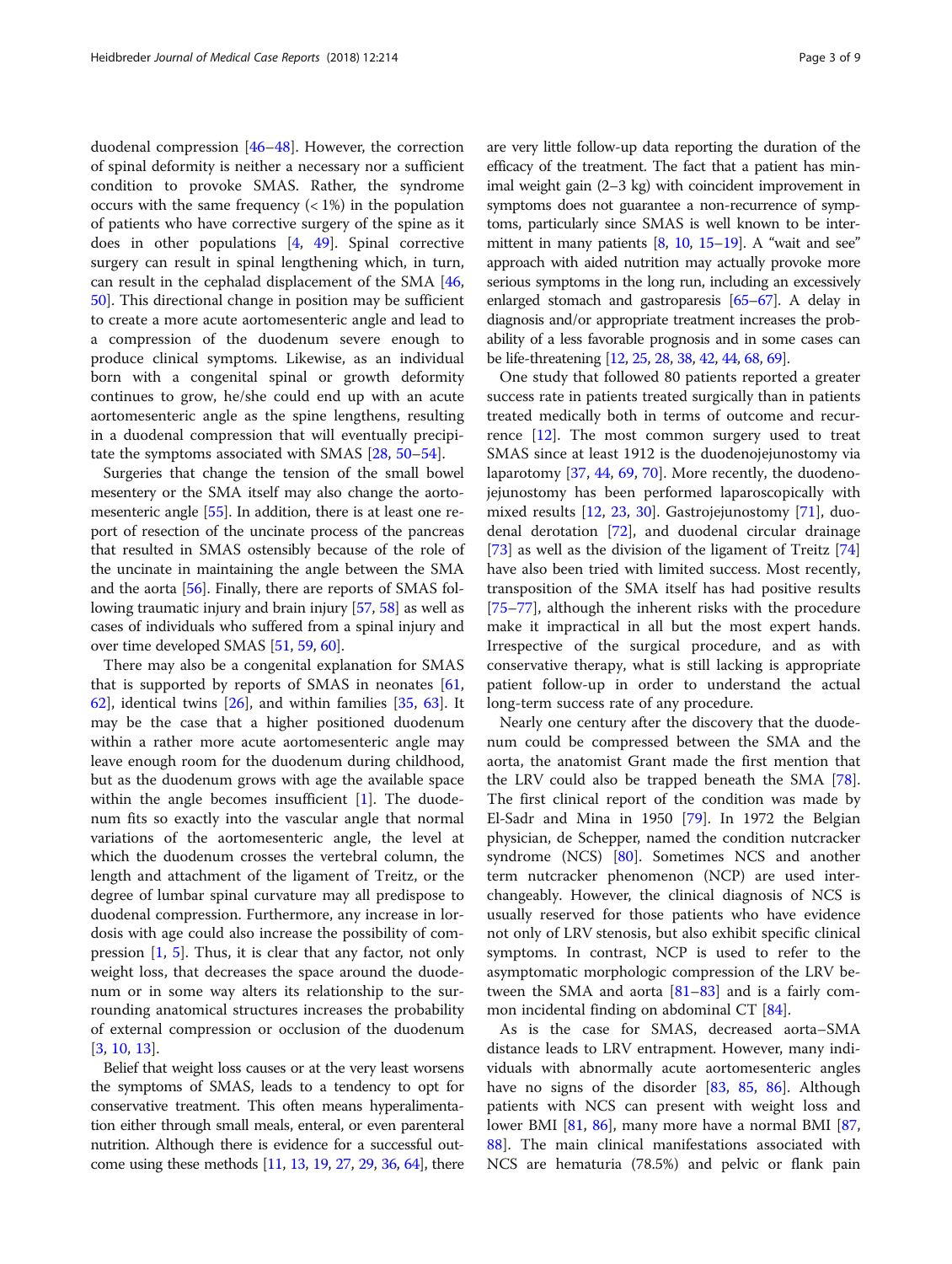(36%). The hematuria is believed to be the result of an increase in pressure within the LRV that weakens its walls, leading to the predisposition for rupture of the septum between the small veins and the collecting system [[6,](#page-6-0) [7](#page-6-0), [81](#page-8-0), [87,](#page-8-0) [89\]](#page-8-0). Hematuria is most often microscopic, and when macroscopic (< 20% of patients) is also often intermittent [\[81,](#page-8-0) [90\]](#page-8-0). The flank pain has been attributed to inflammatory processes secondary to the LRV constriction or urethral colic with the passage of blood clots [\[6](#page-6-0), [82,](#page-8-0) [87](#page-8-0)]. It may also be related to the engorgement of the left gonadal vein due to the constricted blood flow between the gonadal vein and the LRV [[83](#page-8-0), [87,](#page-8-0) [91](#page-8-0)–[93\]](#page-8-0). Approximately 30% of patients also have proteinuria, which increases the probability of reaching the diagnosis of NCS. The proteinuria can reach very high levels (> 400 mg/dl), particularly when the patient has been standing for more than 15 minutes [\[7](#page-6-0), [90](#page-8-0)]. Pelvic congestion is seen in up to 83% of female patients with LRV compression  $[83, 91-94]$  $[83, 91-94]$  $[83, 91-94]$  $[83, 91-94]$  $[83, 91-94]$  $[83, 91-94]$ , but can occur as a result of many other factors and even asymptomatic LRV stenosis [[83,](#page-8-0) [89,](#page-8-0) [94](#page-8-0)]. As with SMAS, the diagnosis of NCS is difficult because of the similarity of symptoms with other diseases, especially nephrolithiasis, urinary tract infection (UTI), or severe menstrual cramps. As such, patients most often must undergo numerous investigations, which can range from months to years, before a diagnosis is made [\[93\]](#page-8-0).

Although LRV compression as well as gonadal vein engorgement can be readily identified on CT scan, confirmation of an NCS diagnosis can only be made with renal angiography or LRV venography such that not only the compression, but also the increased pressure gradient of greater than 3 mm Hg between LRV and inferior vena cava (IVC) can be established [[82,](#page-8-0) [95](#page-8-0)]. Marked clinical symptoms arise only when the LRV stenosis becomes hemodynamically significant and leads to venous hypertension [\[89\]](#page-8-0). It bears noting, however, that there is no clear consensus for a definitive cut-off value for NCS diagnosis given that the renocaval pressure gradient in normal patients can vary between 4 and 7 mm Hg, and those in patients with NCS can range between 3.6 and 10.5 mm Hg. In addition, in patients with chronic LRV compression, the associated gonadal vein reflux and formation of pelvic varices may result in a lower pressure gradient, but an increased renal venous baseline [\[96](#page-8-0)]. In sum, unlike SMAS, NCS is not primarily a radiologic diagnosis, but rather one that must also tie in clinical and laboratory data.

Several surgical procedures have been tried in patients with a confirmed diagnosis of NCS and whose symptoms are severe enough to warrant a surgical solution. LRV transposition, involving transection of the LRV and moving it distally on the IVC where it is re-anastomosed, is the most frequently performed surgery to treat the condition [\[85](#page-8-0), [87](#page-8-0), [97](#page-8-0)–[100\]](#page-8-0). Although decrease of pelvic congestion and/or gonadal vein engorgement can be obtained by left gonadal vein transposition or ligation, this procedure is not recommended without the appropriate resolution of LRV compression because of the possible increase in the renocaval pressure gradient [\[96,](#page-8-0) [101,](#page-8-0) [102](#page-8-0)]. Other surgical procedures for the treatment of NCS include endovascular stenting [\[92](#page-8-0), [103](#page-8-0), [104\]](#page-8-0), gonadocaval bypass [[95](#page-8-0)], gonadal vein transposition [\[101,](#page-8-0) [105\]](#page-8-0), saphenous vein bypass [\[106](#page-8-0)], and renal autotransplantation and nephrectomy [\[85,](#page-8-0) [97](#page-8-0), [107](#page-8-0)].

There are only a few reported cases in the literature that describe patients with radiological evidence of the compression of both the duodenum and the LRV [\[2](#page-6-0), [108](#page-8-0)–[113](#page-8-0)], and there is only one report of a patient who had both the radiological and clinical evidence for both disorders [\[112\]](#page-8-0). The case presented in this report is unique in that it is the first in the literature to describe a patient who was diagnosed as having both SMAS and NCS, and who required two separate surgeries to resolve all clinical symptoms.

# Case presentation

A 20-year-old white woman arrived at the Emergency Room (ER) complaining of sudden onset severe left flank and lower left quadrant (LLQ) abdominal pain, nausea, and vomiting. Her height and body weight were 180 cm and 63.5 kg (BMI of 19.5). Her history revealed that at the onset of pain, she believed she was suffering from severe menstrual cramps. The pain was not relieved by non-steroidal anti-inflammatory drugs (NSAIDs) even at higher doses. Eventually she became nauseated and started vomiting. She admitted to having felt increasingly more nauseated for several months prior, but had not vomited until the day she arrived at the ER. Her past clinical history included type IV (Graf classification) congenital bilateral developmental dysplasia of the hip diagnosed at birth (now resolved), adenoidectomy (3 years of age), and severe menstrual pain starting at 15 years of age, which had increased in severity over the course of the subsequent 4 years. There was no other remarkable clinical history, injury, or accident.

She was afebrile, and laboratory results were unremarkable with the exception of a white blood cell (WBC) count of 13 and gross hematuria with significant WBC in her urine. On physical examination, her abdomen was very tender in her left flank, LLQ, and pelvic area. She denied burning during urination and frequency. A pelvic ultrasound (US) was read as unremarkable. No other tests were ordered. She was released with the diagnosis of cystitis/UTI and prescribed ciprofloxacin, ibuprofen, oxycodone, and ondansetron.

Four days later she returned to the ER complaining once again of severe abdominal pain, but now also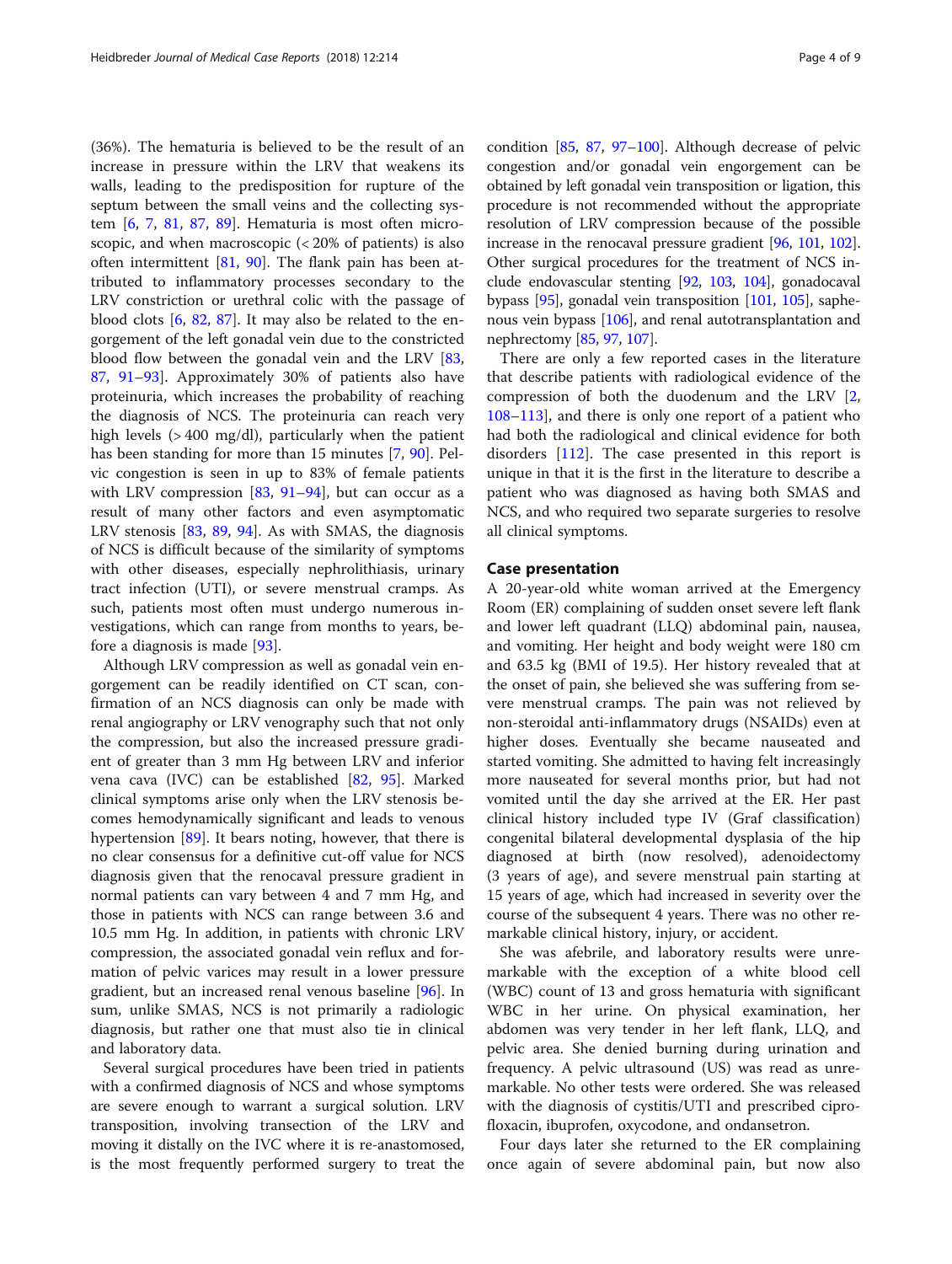vomiting violently. The pain was no longer localized to just her left flank and LLQ, but had generalized to her right upper quadrant (RUQ) and periumbilical region. Repeat bloodwork revealed that WBC was now 10, but serum amylase was 220 and lipase was 120. Urine analysis still showed some red blood cells (RBC) and WBC. A CT with intravenously administered contrast was ordered and was read as unremarkable. An abdominal US showed a left-sided kidney stone. A pelvic US showed a right-sided ovarian cyst. A US of her gall bladder revealed no calculi or pathology.

Three days after passing the kidney stone, she had an increased feeling of swelling, pressure, and pain in her left flank. A ureteroscopy was performed to confirm the absence of any pathology. Her left ureter had minimal reflux, but otherwise no abnormalities were noted. A second CT scan was performed, but again no obvious pathology was noted.

With no improvement 2 weeks later, the decision was made to perform an exploratory laparoscopy, which revealed severe pelvic congestion as well as small amounts of endometriosis. Her appendix was thickened and had an appendicolith and was removed. Repeat bloodwork showed that her amylase and lipase levels had returned to normal. She was discharged the same day.

Two weeks after the laparoscopy when there was still no improvement in the pain, nausea, and anorexia and because she started experiencing post-prandial satiety, an endoscopy was performed. It revealed a moderate dilation of her duodenum as well as fluid in her stomach despite the fact that she had not eaten or drunk for more than 24 hours. The findings from the endoscopy prompted a review of the images from the initial CT, and this time it was determined that her duodenum was being compressed by an external structure. An enterography and a barium swallow confirmed the constriction of the duodenum by the SMA, and she was finally given the diagnosis of SMAS. Despite the fact that she had already suffered a net weight loss of 8 kg, the option to treat the disorder conservatively by enteral or parenteral feeding was not considered since she was of normal weight when the symptoms started and there was little expectation that weight gain would resolve the issue. She underwent a Roux-en-Y duodenojejunostomy. An iodine swallow 3 days post-surgery showed that fluid moved freely through the anastomosed areas. She was discharged 4 days later, able to tolerate soft foods.

Four weeks after the duodenojejunostomy, the pain in her left flank became even more severe, and she also started experiencing urinary hesitancy as well as pain in both flanks and her pelvic region during urination and bowel movements. The severity of the pain in her left flank increased even more during the week of her menstrual cycle. Another careful review of the very first CT scan performed at the beginning of the onset of symp-

toms led to the conclusion that her SMA was also compressing her LRV, her left ovarian vein was engorged, and the severe pelvic congestion, initially discovered during the laparoscopy, was also visible. A selective venography of her LRV showed significant stenosis of the LRV, a markedly enlarged ovarian vein with retrograde flow into her pelvis, and multiple enlarged pelvic veins. The pressure gradient between the renal side of the vein and the IVC side of the vein was 5 mm Hg. These findings established the diagnosis of NCS.

Eleven weeks after the duodenojejunostomy, she underwent an LRV transposition in which her adrenal vein and the ovarian vein were also tied off. Following this second surgery she began to improve considerably. One month after surgery her left flank and RUQ pain were significantly decreased, and though the nausea persisted, she was able to eat without vomiting and started to regain the weight she lost.

Eight months after the Roux-en-Y duodenojejunostomy and 4 months after the LRV transposition, a CT showed patent anastomoses, reduction in the number of pelvic varices, and reduced diameter of her ovarian vein. She was able to eat with minimal GI disturbance and had regained 5 kg.

# **Discussion**

The idea that the SMA could be the culprit behind a compression syndrome involving the duodenum was first suggested in 1842  $[8]$  $[8]$ . Since then the literature for the SMA compression of the duodenum has waxed and waned for more than a century and a half due in part to the fact that the disorder seems to become endemic only in areas where radiologists are aware of and trained in its diagnosis. However, what has come to be accepted is that SMA compression of the duodenum is a rare disorder [\[4](#page-6-0), [5](#page-6-0)] that affects females more than males, can be evident at any age, but is seen most frequently in patients between the ages of 10 and 39  $[12]$ , and is often associated with individuals who have lean or underweight body habitus [\[3,](#page-6-0) [5](#page-6-0)].

Grant [[78\]](#page-8-0) established that the SMA can also compress the LRV. This compression is only slightly more biased toward females, has no real age band, and there is no consistent association with the weight of the patient compared with patients in whom the compression involves the duodenum. Furthermore, although compression of the LRV is a common radiological finding, the frequency with which the compression actually causes pathological symptoms remains unclear. It is believed, however, that the manifestation of pathological symptoms constitutes a rare disorder [\[81](#page-8-0), [84](#page-8-0), [98\]](#page-8-0).

Given that both the duodenum and the LRV occupy a place within the same vascular angle, and that the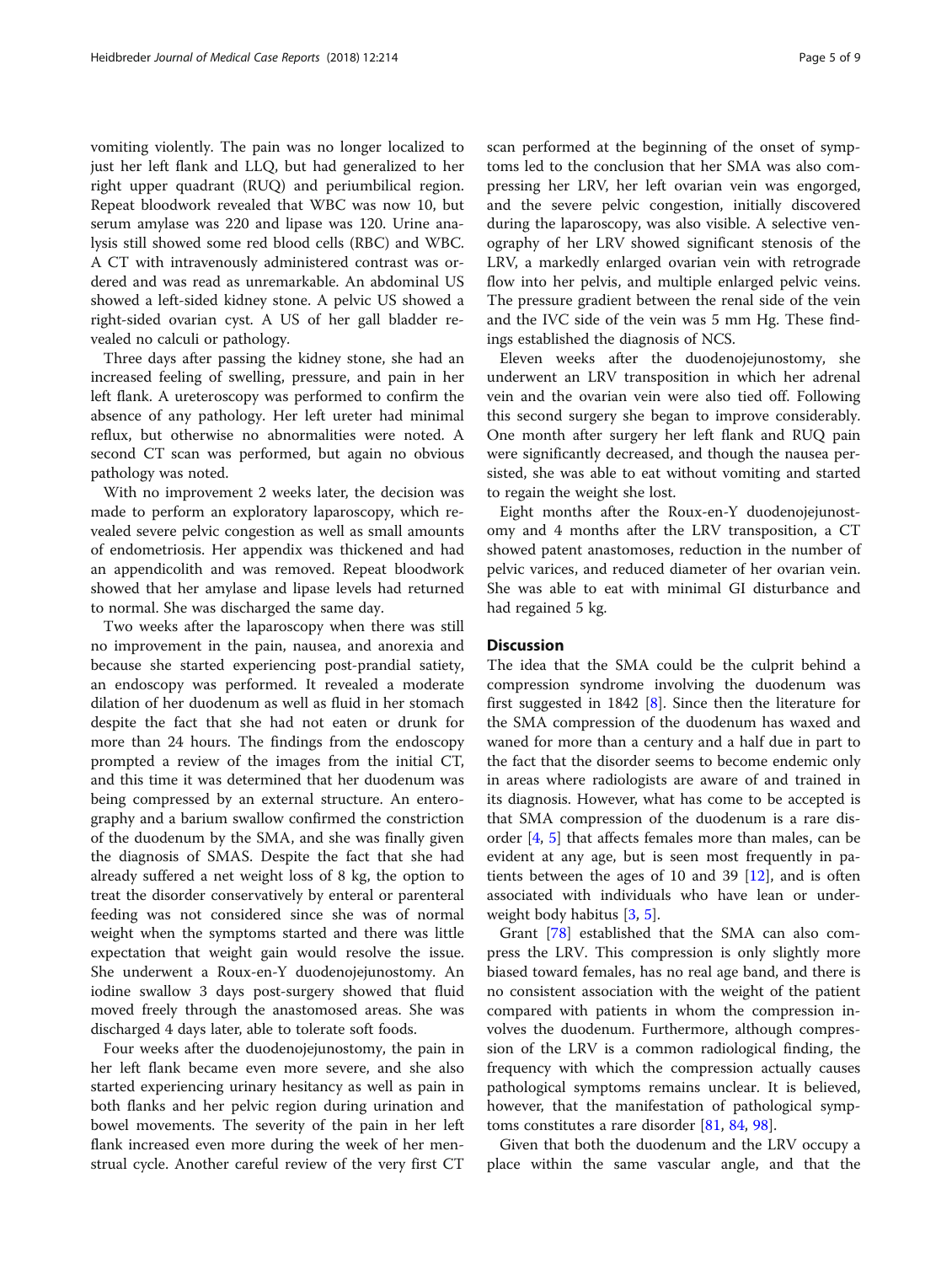compression of either structure is contingent upon a vascular angle that is significantly below the normal limit (< 38 degrees), it is curious that a double compression has been reported only a few times in the literature [[2](#page-6-0), [108](#page-8-0)–[113](#page-8-0)]. Although the aortomesenteric compression of the duodenum has often been widely attributed to excessive weight loss, the same argument has not been consistently made for the aortomesenteric compression of the LRV. This may be due to the difference in the expectation of symptoms, which in the case of SMAS include anorexia and vomiting, and weight loss, but NCS produces urinary and/or gynecological symptoms but generally no weight loss. NCS and SMAS also differ greatly in terms of the frequency of incidental findings of a compression. The significantly greater number of LRV compressions indicate that an aortomesenteric angle outside the normal range can be a preexisting condition even before producing clinical symptoms. The absence of clinical symptoms in the presence of radiological evidence of LRV compression can be explained in part by the vascular system's ability to create compensatory strategies in the form of collaterals to overcome the occlusion. As a result, true clinical symptoms may not be noted until the circulatory system reaches a state of excessive hydrostatic pressure. However, the same is not true for the GI system. When there is an intestinal occlusion, clinical symptoms become evident almost immediately because the only compensatory mechanisms involve the rejection of ingested material in ways that are externally obvious. As such, the weight loss noted in many patients may be the end result of the occlusion and not the precipitating factor. The weight loss may simply provoke a further narrowing of a preexisting abnormally acute aortomesenteric angle, and, as a result, the vomiting and compression become self-perpetuating regardless of the initiating factors [[40\]](#page-7-0), particularly since we know that the compression can progress from irrelevant to complete obstruction [[3,](#page-6-0) [72](#page-8-0)]. Evidence of SMAS in individuals with certain skeletal deformities or who have undergone a surgical intervention to correct a skeletal problem suggests that rather than weight loss, certain congenital anatomic factors or post-surgical changes in skeletal conformation predispose an individual to this disorder [\[3](#page-6-0), [5](#page-6-0), [26](#page-7-0), [28](#page-7-0), [50](#page-7-0)–[54,](#page-7-0) [61](#page-7-0)–[63](#page-8-0)].

NCS is a historically more recent clinical phenomenon than SMAS. This may be due in part to the less salient symptoms associated with NCS compared to SMAS as well as the higher frequency of asymptomatic LRV compression both of which give the disorder less clinical notoriety. Whereas the precipitating factor or factors that may lead to clinical symptoms in SMAS remain debatable, cases of LRV compression that become clinically significant are most likely due to significant changes in the hydrostatic pressure in the LRV and the compensatory

collaterals. In other words, whereas the pressure increase produced by the compression may initially be relieved by the formation of collaterals and the retrograde flow into the gonadal vein and ectasia of pelvic vessels, it is only when the compensatory mechanisms fail or become overloaded that the patient begins to exhibit symptoms. For this reason, LRV compression may be a smoldering undetected issue for years, and, as is often the case in SMAS, once the clinical symptoms become severe enough to warrant medical intervention, patients may still be misdiagnosed or treated simply for pain due to the lack of awareness about the disease space.

A first step toward a greater understanding of either type of compression and/or their interrelation is to intentionally include these disorders as part of the differential diagnosis when reading radiographic images for those individuals presenting with the clinical symptoms associated with either of these disorders. Equally important is the interdisciplinary collaboration between the areas of medicine that will be the first identifiers of the disorders, namely ER, radiology, GI, urology, and gynecology and perhaps even orthopedics.

In addition, the systematic documentation, either as a retrospective review of abdominal CTs or an intentional cataloging of CTs going forward, of the number of individuals who have one or both compressions even in the absence of clinical symptoms is necessary and warranted. This kind of documentation is important for several reasons. First, since the identification of a compression will become part of a patient's medical history especially in the absence of current clinical symptoms, it would help to answer the question of what additional factor or factors have to be present for one or both of the compressions to precipitate clinical symptoms. Second, it would clarify the role of the LRV in maintaining the aortomesenteric angle. Third, it would provide information regarding the importance of the position of the duodenum within the aortomesenteric angle, particularly given the fact that exponentially more patients have LRV than duodenal compression despite the fact that the LRV plays a role in maintaining the aortomesenteric angle [\[3](#page-6-0)].

# Conclusions

Currently, the diagnosis of either type of aortomesenteric compression disorder remains complicated despite the fact that they are easily detected on CT scan with intravenously administered contrast. Although a positive finding on CT does not provide the absolute diagnosis, evidence of a compression does provide the physician with sufficient information to warrant further testing. However, despite the information provided by CT, the diagnosis of either compression disorder often escapes the diagnostic focus of the physician no doubt due in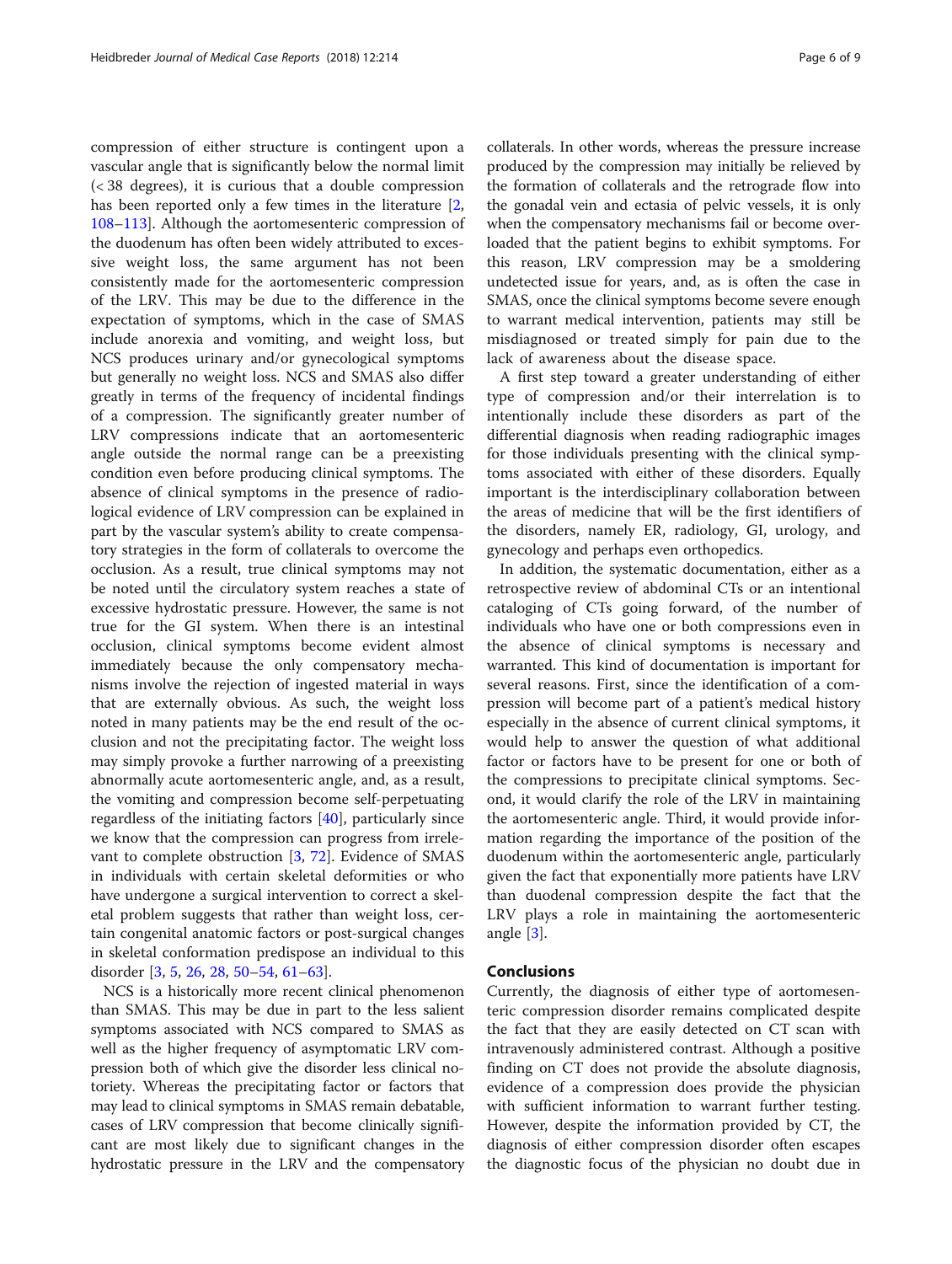<span id="page-6-0"></span>part to the lack of notoriety of the disorders, but also in part due to the reality that medical professionals need to be parsimonious and efficient and, as a result, valuable information present in imaging studies is often glossed over. In the end, failure to diagnose or a misdiagnosis can end up being more expensive in terms of financial burden to an individual or society, as well as a psychological burden to the patient who does not obtain the relief that is commensurate with his or her condition.

GI symptoms are not common in cases of LRV compression; therefore, the presence of such symptoms in patients diagnosed with NCS should alert the physician to the possibility of a double compression, prompting the need for further investigation. The reverse necessarily must also be true. A patient, who first presents with radiographic and clinical evidence of SMAS, could also simultaneously or sometime thereafter present with clinical symptoms that point to a urologic or gynecologic dysfunction. In this case, the possibility of a compression of the LRV should be ruled out. The diagnosis should be further suspected if there is evidence of pelvic congestion, varicocele and/or engorgement of the gonadal vein, all of which are particularly remarkable findings in younger and nulliparous patients.

Abdominal pain, particularly in young women, is one of the most common complaints seen in the ER, and all too often patients who do not exhibit a constellation of symptoms that are pathogenetic, ultimately end up with an idiopathic diagnosis. Equally often, the ailing patient is relegated to the category of "psychosomatic" and dismissed and left to suffer or prescribed narcotics that could lead to devastating consequences with prolonged use. With the advent of and widespread use of social media, it is easy to find evidence of both of these diseases on platforms such as Facebook and Instagram that describe the long and painful histories of individuals who were undiagnosed, misdiagnosed, or treated inappropriately.

In sum, a more complete understanding of these disease spaces will require further research. To start, future meta-analyses of abdominal CT scans need to be conducted in order to determine the true frequency of the compression with and without symptoms. In addition, protocols should be put in place to include both types of compressions in the standard differential diagnosis when abdominal CT scans are performed. Not to do so is simply a waste of valuable information. Even if the patient is not exhibiting clinical symptoms at the moment of the CT scan, the compression(s) should be noted as part of the patient's medical history, particularly given the intermittent character of both disorders, the possibility of progression of the compression, and the lack of understanding related to what factors may precipitate acute symptoms.

#### Abbreviations

BMI: Body mass index; CT: Computed tomography; ER: Emergency Room; GI: Gastrointestinal; IVC: Inferior vena cava; LLQ: Lower left quadrant; LRV: Left renal vein; NCP: Nutcracker phenomenon; NCS: Nutcracker syndrome; NSAID: Non-steroidal anti-inflammatory drug; RBC: Red blood cell; RUQ: Right upper quadrant; SMA: Superior mesenteric artery; SMAS: Superior mesenteric artery syndrome; US: Ultrasound; UTI: Urinary tract infection; WBC: White blood cell

### Availability of data and materials

Data sharing not applicable to this article as no datasets were generated or analyzed during the current study.

#### Authors' contributions

The author read and approved the final manuscript.

#### Ethics approval and consent to participate

Ethical approval was not obtained for the publication of this case report as this does not involve sharing of the personal details and photographs of the patient.

#### Consent for publication

Written informed consent was obtained from the patient for publication of this case report and any accompanying images. A copy of the written consent is available for review by the Editor-in-Chief of this journal.

#### Competing interests

The authors declare that they have no competing interests.

### Publisher's Note

Springer Nature remains neutral with regard to jurisdictional claims in published maps and institutional affiliations.

# Received: 29 December 2017 Accepted: 12 June 2018 Published online: 06 August 2018

#### References

- 1. Akin JTSJ, Gray SW. The anatomic basis of vascular compression of the duodenum. Surg Clin North Am. 1974;54(6):1361–70.
- 2. Raman SP, Neyman EG, Horton KM, Eckhauser FE, Fishman EK. Superior mesenteric artery syndrome: spectrum of CT findings with multiplanar reconstructions and 3-D imaging. Abdom Imaging. 2012;37(6):1079–88. [https://doi.org/10.1007/s00261-012-9852-z.](https://doi.org/10.1007/s00261-012-9852-z)
- 3. Welsch T, Büchler MW, Kienle P. Recalling superior mesenteric artery syndrome. Dig Surg. 2007;24(3):149–56.
- 4. Rosa-Jimenez FRG, Puente GJ, Muñoz SR, Adarraga CM, Zambrana GJ. Duodenal compression caused by superior mesenteric artery: study of 10 patients. Rev Esp Enferm Dig. 2003;95(7):485–9.
- 5. Goin LS, Wilk SP. Intermittent Arteriomesenteric occlusion of the duodenum. Radiology. 1956;67(5):729–37. <https://doi.org/10.1148/67.5.729>.
- 6. He Y, Wu Z, Chen S, Tian L, Li D, Li M, et al. Nutcracker syndrome: how well do we know it? Urology. 2014;83(1):12–7. [https://doi.org/10.1016/j.urology.](https://doi.org/10.1016/j.urology.2013.08.033) [2013.08.033.](https://doi.org/10.1016/j.urology.2013.08.033)
- 7. Orczyk KŁP, Lodziński S, Stefańczyk L, Topol M, Polguj M. The nutcracker syndrome. Morphology and clinical aspects of the important vascular variations: a systematic study of 112 cases. Int Angiol. 2016;35(1):71–7.
- 8. Biank V, Werlin S. Superior mesenteric artery syndrome in children: a 20-year experience. J Pediatr Gastroenterol Nutr. 2006;42(5):522–5. Epub 2006/05/19. <https://doi.org/10.1097/01.mpg.0000221888.36501.f2>. PubMed PMID: 16707974
- 9. Kaiser GC, Mc KJ, Shumacker JB Jr. The superior mesenteric artery syndrome. Surg Gynecol Obstet. 1960;110:133–40. Epub 1960/02/01. PubMed PMID: 14404040
- 10. Merrett ND, Wilson R, Cosman P, Biankin AV. Superior mesenteric artery syndrome: diagnosis and treatment strategies. J Gastrointest Surg. 2009;13(2):287.
- 11. Thompson KL, Ziegler J, Trate TC, Trate DM. Superior mesenteric artery syndrome: a nutrition-focused clinical update. Top Clin Nutr. 2017;32(1):2–14.
- 12. Lee TH, Lee JS, Jo Y, Park KS, Cheon JH, Kim YS, et al. Superior mesenteric artery syndrome: where do we stand today? J Gastrointest Surg. 2012; 16(12):2203–11.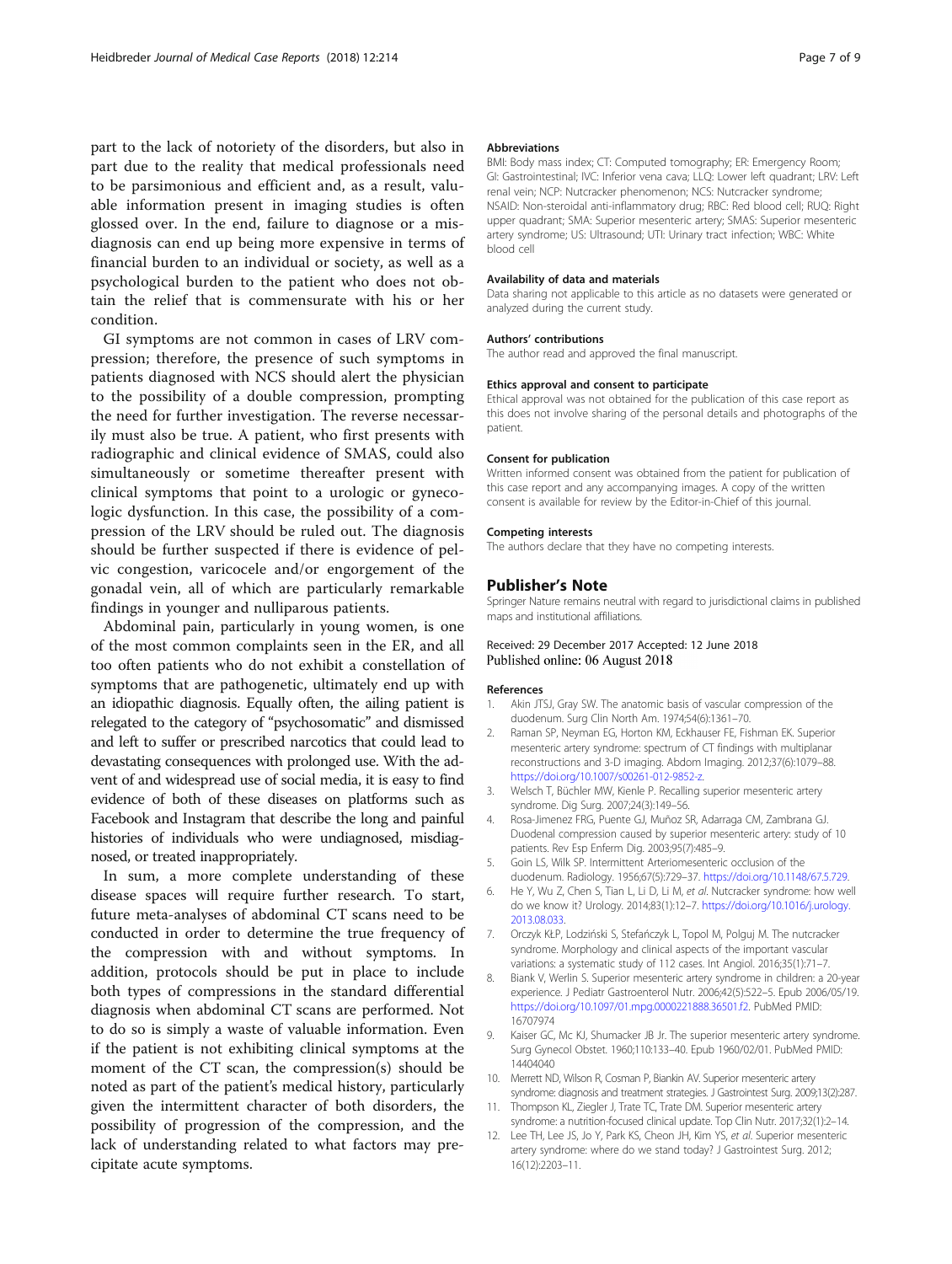- <span id="page-7-0"></span>13. Gebhart T. Superior mesenteric artery syndrome. Gastroenterol Nurs. 2015; 38(3):189–93. Epub 2015/06/04. [https://doi.org/10.1097/sga.](https://doi.org/10.1097/sga.0000000000000107) [0000000000000107](https://doi.org/10.1097/sga.0000000000000107). PubMed PMID: 26035775
- 14. Adson DE, Mitchell JE, Trenkner SW. The superior mesenteric artery syndrome and acute gastric dilatation in eating disorders: a report of two cases and a review of the literature. Int J Eat Disord. 1997;21(2):103–14.
- Mohamed MSM, Osama A, Ahmed I, Ahmed M, Khaled S. Superior mesenteric artery syndrome: a very rare condition, with difficult diagnosis, and successful management. Am J Case Rep. 2011;12:98–101.
- 16. Bhattacharjee PK. Wilkie's syndrome: an uncommon cause of intestinal obstruction. Ind J Surg. 2008;70(2):83–5.
- 17. Shah D, Naware S, Thind S, Kuber R. Superior mesenteric artery syndrome: an uncommon cause of abdominal pain mimicking gastric outlet obstruction. Ann Med Health Sci Res. 2013;3(1a):24–6.
- 18. Yakan S, Calıskan C, Kaplan H, Deneclı AG, Coker A. Superior mesenteric artery syndrome: a rare cause of intestinal obstruction. Diagnosis and surgical management. Ind J Surg. 2013;75(2):106–10.
- 19. Lippl F, Hannig C, Weiß W, Allescher H-D, Classen M, Kurjak M. Superior mesenteric artery syndrome: diagnosis and treatment from the gastroenterologist's view. J Gastroenterol. 2002;37(8):640–3.
- 20. Rudinsky SL, Matteucci MJ. Emergency department presentation of superior mesenteric artery syndrome: two cases in marine corps recruits. J Emerg Med. 2012;42(2):155–8. Epub 2008/12/30. [https://doi.org/10.1016/j.](https://doi.org/10.1016/j.jemermed.2008.07.029) [jemermed.2008.07.029](https://doi.org/10.1016/j.jemermed.2008.07.029). PubMed PMID: 19111427
- 21. Patil KK, Telmesani A, Ogunbiyi OA. Superior mesenteric artery syndrome case report and review of the literature. Pediatr Surg Int. 1992;7(2):126–8. [https://doi.org/10.1007/bf00183919.](https://doi.org/10.1007/bf00183919)
- 22. Gould R, Sandstrom CK, Strote J. Identification of superior mesenteric artery syndrome from vascular angle measurements. J Emerg Med. 2015;49(1):e35–e6.
- 23. Le Moigne F, Lamboley J-L, Vitry T, Stoltz A, Galoo E, Salamand P, et al. Superior mesenteric artery syndrome: a rare etiology of upper intestinal obstruction in adults. Gastroenterol Clin Biol. 2010;34(6–7):403–6.
- 24. Gustafsson L, Falk A, Lukes P, Gamklou R. Diagnosis and treatment of superior mesenteric artery syndrome. BJS. 1984;71(7):499–501.
- 25. Matheos E, Vasileios K, Ioannis B, Dimitrios Z, Kostas H. Superior mesenteric artery syndrome. Case Rep Gastroenterol. 2009;3(2):156–61. [https://doi.org/](https://doi.org/10.1159/000209866) [10.1159/000209866.](https://doi.org/10.1159/000209866) PubMed PMID: PMC2988950
- 26. Iwaoka Y, Yamada M, Takehira Y, Hanajima K, Nakamura T, Murohisa G, et al. Superior mesenteric artery syndrome in identical twin brothers. Intern Med. 2001;40(8):713–5.
- 27. Sianesi M, Soliani P, Arcuri MF, Bezer L, Iapichino G, Del Rio P. Dunbar's syndrome and superior mesenteric artery's syndrome: a rare association. Dig Dis Sci. 2007;52(1):302–5.
- 28. Sinagra E, Montalbano LM, Linea C, Giunta M, Tesè L, La Seta F, et al. Delayed-onset superior mesenteric artery syndrome presenting as oesophageal peptic stricture. Case Rep Gastroenterol. 2012;6(1):94–102.
- 29. Naseem Z, Premaratne G, Hendahewa R. "Less is more": non operative management of short term superior mesenteric artery syndrome. Ann Med Surg. 2015;4(4):428–30.
- 30. Sun Z, Rodriguez J, McMichael J, Walsh RM, Chalikonda S, Rosenthal RJ, et al. Minimally invasive duodenojejunostomy for superior mesenteric artery syndrome: a case series and review of the literature. Surg Endosc. 2015;29(5):1137–44.
- 31. Norris ML, Harrison ME, Isserlin L, Robinson A, Feder S, Sampson M. Gastrointestinal complications associated with anorexia nervosa: a systematic review. Int J Eat Disord. 2016;49(3):216–37. Epub 2015/09/27. [https://doi.org/10.1002/eat.22462.](https://doi.org/10.1002/eat.22462) PubMed PMID: 26407541
- 32. Mindell HJ, Holm JL. Acute superior mesenteric artery syndrome. Radiology. 1970;94(2):299–302.
- 33. Wee JW, Lee TH, Lee JS, Kim WJ. Superior mesenteric artery syndrome diagnosed with linear endoscopic ultrasound (with video) in a patient with normal body mass index. Clin Endoscopy. 2013;46(4):410.
- 34. Santer R, Young C, Rossi T, Riddlesberger M. Computed tomography in superior mesenteric artery syndrome. Pediatr Radiol. 1991;21(2):154–5.
- 35. Ortiz C, Cleveland R, Blickman J, Jaramillo D, Kim S. Familial superior mesenteric artery syndrome. Pediatr Radiol. 1990;20(8):588–9.
- 36. Shin MS, Kim JY. Optimal duration of medical treatment in superior mesenteric artery syndrome in children. J Korean Med Sci. 2013;28(8):1220–5.
- 37. Ylinen P, Kinnunen J, Höckerstedt K. Superior mesenteric artery syndrome. A follow-up study of 16 operated patients. J Clin Gastroenterol. 1989;11(4): 386–91.
- 38. Walker C, Kahanovitz N. Recurrent superior mesenteric artery syndrome complicating staged reconstructive spinal surgery: alternative methods of conservative treatment. J Pediatr Orthop. 1983;3(1):77–80.
- 39. Mehta UAO, Set P. Does visceral fat volume predict duodenal compression in superior mesenteric artery (SMA) syndrome? Pediatr Radiol. 2011; 41(Suppl1):S250–310.
- 40. Arthurs O, Mehta U, Set P. Nutcracker and SMA syndromes: what is the normal SMA angle in children? Eur J Radiol. 2012;81(8):e854–e61.
- 41. O'Connor PA, Poznanski AK, Poznanski EO. Transient superior mesenteric artery syndrome and psychogenic vomiting. A case study in diagnosis and management. Clin Pediatr. 1974;13(2):166–9. Epub 1974/02/01. [https://doi.](https://doi.org/10.1177/000992287401300209) [org/10.1177/000992287401300209](https://doi.org/10.1177/000992287401300209). PubMed PMID: 4810701
- 42. Lundell L, Thulin A. Wilkie's syndrome—a rarity? Br J Surg. 1980;67(8):604–6.
- 43. Zaraket V, Deeb L. Wilkie's syndrome or superior mesenteric artery syndrome: fact or fantasy. Case Rep Gastroenterol. 2015;9(2):194–9.
- 44. Mathenge N, Osiro S, Rodriguez II, Salib C, Tubbs RS, Loukas M. Superior mesenteric artery syndrome and its associated gastrointestinal implications. Clin Anat. 2014;27(8):1244–52.
- 45. Dorph MH. The cast syndrome: review of the literature and report of a case. N Engl J Med. 1950;243(12):440–2.
- 46. Bunch W, Delaney J. Scoliosis and acute vascular compression of the duodenum. Surgery. 1970;67(6):901–6.
- 47. Sapkas G, O'Brien J. Vascular compression of the duodenum (cast syndrome) associated with the treatment of spinal deformities. Arch Orthop Traum Surg. 1981;98(1):7–11.
- 48. Grabala P, Grabala M, Kossakowski D, Malinowski P, Larysz D. A case report of a 13-year-old girl diagnosed with superior mesenteric artery syndrome after undergoing spine correction with posterior fusion for rapidly progressed juvenile idiopathic scoliosis. Polish Ann Med. 2016;23(2):165–71.
- 49. Altiok H, Lubicky JP, DeWald CJ, Herman JE. The superior mesenteric artery syndrome in patients with spinal deformity. Spine. 2005;30(19):2164–70.
- 50. Moskovich R, Cheong-Leen P. Vascular compression of the duodenum. J R Soc Med. 1986;79(8):465–7. Epub 1986/08/01. [https://doi.org/10.1177/](https://doi.org/10.1177/014107688607900811) [014107688607900811](https://doi.org/10.1177/014107688607900811). PubMed PMID: 3761291; PubMed Central PMCID: PMCPMC1290418
- 51. Lam DJ, Lee JZ, Chua JH, Lee YT, Lim KB. Superior mesenteric artery syndrome following surgery for adolescent idiopathic scoliosis: a case series, review of the literature, and an algorithm for management. J Pediatr Orthop B. 2014;23(4):312–8.
- 52. AlAyed OA. Sanjad-Sakati syndrome and its association with superior mesenteric artery syndrome. Case Rep Pediatr. 2014;2014
- 53. Jain V, Singal AK, Ramu C, Raghunaathan KD. Superior mesenteric artery syndrome: a rare complication in a child with Marfan syndrome. Arch Dis Child. 2013; archdischild-2013–304321
- 54. Beltrán ÓDG, Martínez AV, Manrique MCP, Rodríguez JS, Febres EL, Peña SR. Superior mesenteric artery syndrome in a patient with Charcot Marie tooth disease. World J Gastrointest Surg. 2011;3(12):197–200. [https://doi.org/10.](https://doi.org/10.4240/wjgs.v3.i12.197) [4240/wjgs.v3.i12.197.](https://doi.org/10.4240/wjgs.v3.i12.197) PubMed PMID: PMC3251743
- 55. De Angelis P, Iacobelli BD, Torroni F, Dall'Oglio L, Bagolan P, Fusaro F. What else is hiding behind superior mesenteric artery syndrome? J Surg Case Rep. 2015;2015(5) <https://doi.org/10.1093/jscr/rjv057>.
- 56. Sasaki T, Saka R, Tanaka N, Zenitani M, Oue T. A case of superior mesenteric artery syndrome developed after pancreatic teratoma resection. J Pediatr Surg Case Rep. 2017;17:37–41.
- 57. Pedoto MJ, O'Dell MW, Thrun M, Hollifield D. Superior mesenteric artery syndrome in traumatic brain injury: two cases. Arch Phys Med Rehabil. 1995;76(9):871–5.
- 58. Smith BM, Zyromski NJ, Purtill M-A. Superior mesenteric artery syndrome: an underrecognized entity in the trauma population. J Trauma Acute Care Surg. 2008;64(3):827–30.
- 59. Kim S, Yoon J, Park B, Won S. Superior mesenteric artery syndrome in a tetraplegic patient, 11 years after a spinal cord injury: a case report. Spinal Cord. 2010;48(11):838.
- 60. Desai MH, Gall A, Khoo M. Superior mesenteric artery syndrome–a rare presentation and challenge in spinal cord injury rehabilitation: a case report and literature review. J Spinal Cord Med. 2015;38(4):544–7.
- 61. Mosalli R, El-Bizre B, Farooqui M, Paes B. Superior mesenteric artery syndrome: a rare cause of complete intestinal obstruction in neonates. J Pediatr Surg. 2011;46(12):e29–31.
- 62. Hyde JS, Swarts CL, Nicholas EE, Snead CR, Strasser NF. Superior mesenteric artery syndrome. Am J Dis Child (1960). 1963;106:25–34. Epub 1963/07/01. PubMed PMID: 13955995